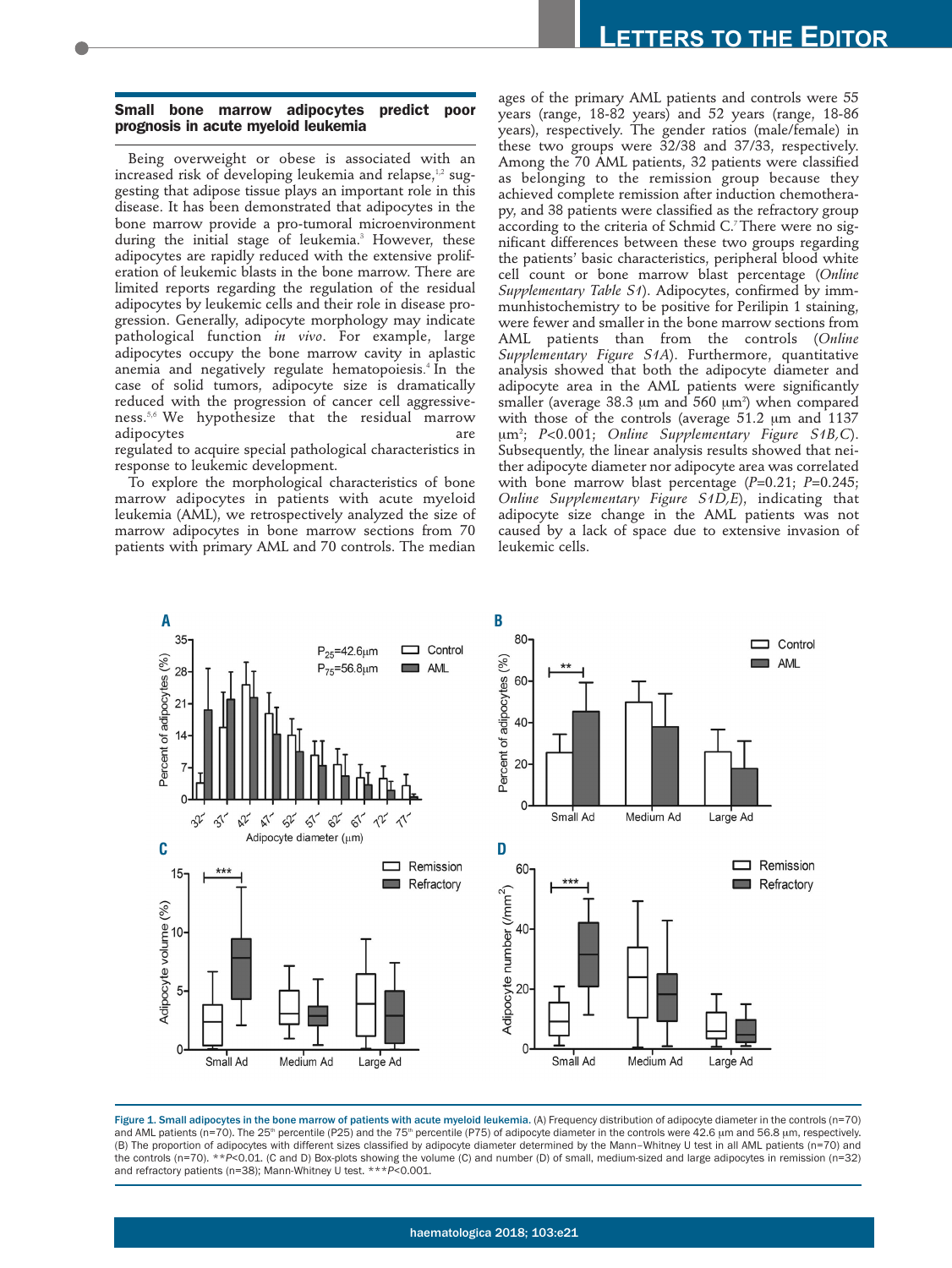

Figure 2. Impact of small adipocytes on the outcome of patients with acute myeloid leukemia. (A and B) Kaplan-Meier curves of less small adipocytes (small adipocyte volume <2.3% or small adipocyte number <17.0/mm<sup>2</sup>) and more small adipocytes (small adipocyte volume >2.3% or small adipocyte number >17.0/mm<sup>2</sup>) for the overall survival (OS) of AML patients. *P<*0.001. (C and D) Kaplan-Meier curves of less small adipocytes (small adipocyte volume <2.5% or small adipocyte number <9.2/mm²) and more small adipocytes (small adipocyte volume >2.5% or small adipocyte number >9.2/mm²) for the relapse-free sur vival (RFS) of AML patients. *P*<0.001. Optimal cut-off values for less and more small adipocytes in this study were determined by Cox analysis for the OS or RFS of AML patients dividing the material by the quartiles (*Online Supplementary Table S4*).

The marrow adipocytes were divided into three subpopulations based on the values of the  $25<sup>th</sup>$  and  $75<sup>th</sup>$  percentiles of their diameter or area in the controls.<sup>8</sup> Adipocytes with a diameter less than  $42.6 \mu m$  were regarded as small adipocytes, while those with a diameter greater than 56.8 µm were defined as large adipocytes. Adipocytes with an intermediate diameter were regarded as medium-sized adipocytes (Figure 1A). Only the proportion of small adipocytes was higher in the AML patients than in the controls (43.9% ± 19.3% *versus* 25% ± 8.9%, respectively; *P*=0.008) (Figure 1B), whereas neither medium-sized adipocytes nor large adipocytes exhibited significant differences between these two groups. Similar results were also obtained using adipocyte area as a discriminatory feature (*Online Supplementary Figure S2A,B*). Furthermore, we found that the volume and number of small adipocytes in the refractory subjects (7.0% and 31.6/mm2 ) were significantly greater than those in the remission subjects (2.4% and 9.8/mm2 , *P*<0.001) (Figure 1C,D). However, no differences were found for mediumsized or large adipocytes between these two groups. These results led us to analyze the relationship between small adipocytes and AML patients' survival.

To determine whether small adipocytes are risk factors for the survival of AML patients, we used Cox regression analyses. Univariate Cox regression identified age and the volume and number of small adipocytes as risk factors for overall survival and relapse-free survival of AML patients (*Online Supplementary Table S2*). However, a multivariate

Cox regression showed that only the volume and number of small adipocytes were associated with a high risk of relapse and death in the AML patients (*Online Supplementary Table S3*). The cut-off values for Kaplan-Meier survival analysis were decided to be the quartiles of the small adipocyte volume and number in Cox analyses,<sup>9</sup> and the values that had the highest hazard ratio were used as the optimal cut-off values (*Online Supplementary Table S4*). Patients with more small adipocytes (small adipocyte volume ≥2.3% or small adipocyte number ≥17.0/mm²) had a shorter overall survival compared with the others (average overall survival 11.5 months versus 44.1 months, or 5.9 months *versus* 33.0 months, respectively, *P*<0.001) (Figure 2A,B). Regarding the AML remission subjects, patients with more small adipocytes (small adipocyte volume ≥2.5% or small adipocyte number ≥9.2/mm<sup>2</sup>) had a shorter relapse-free survival compared with the others (average 13.8 months *versus* 44.3 months, or 14.0 months *versus* 44.1 months, respectively, *P*<0.001) (Figure 2C,D). These results suggest that small adipocytes might be a risk factor for poor prognosis of AML patients.

The possible reasons for the generation of small adipocytes in AML were explored. Recent studies showed that adipocytes around tumor cells became small and involved in tumor metastasis and growth.<sup>10,11</sup> We, therefore, evaluated the effect of leukemic cells on marrow adipocytes, as leukemic cells diffuse in the bone marrow cavity and are in close contact with the marrow adipocytes. We co-cultured AML cell lines and primary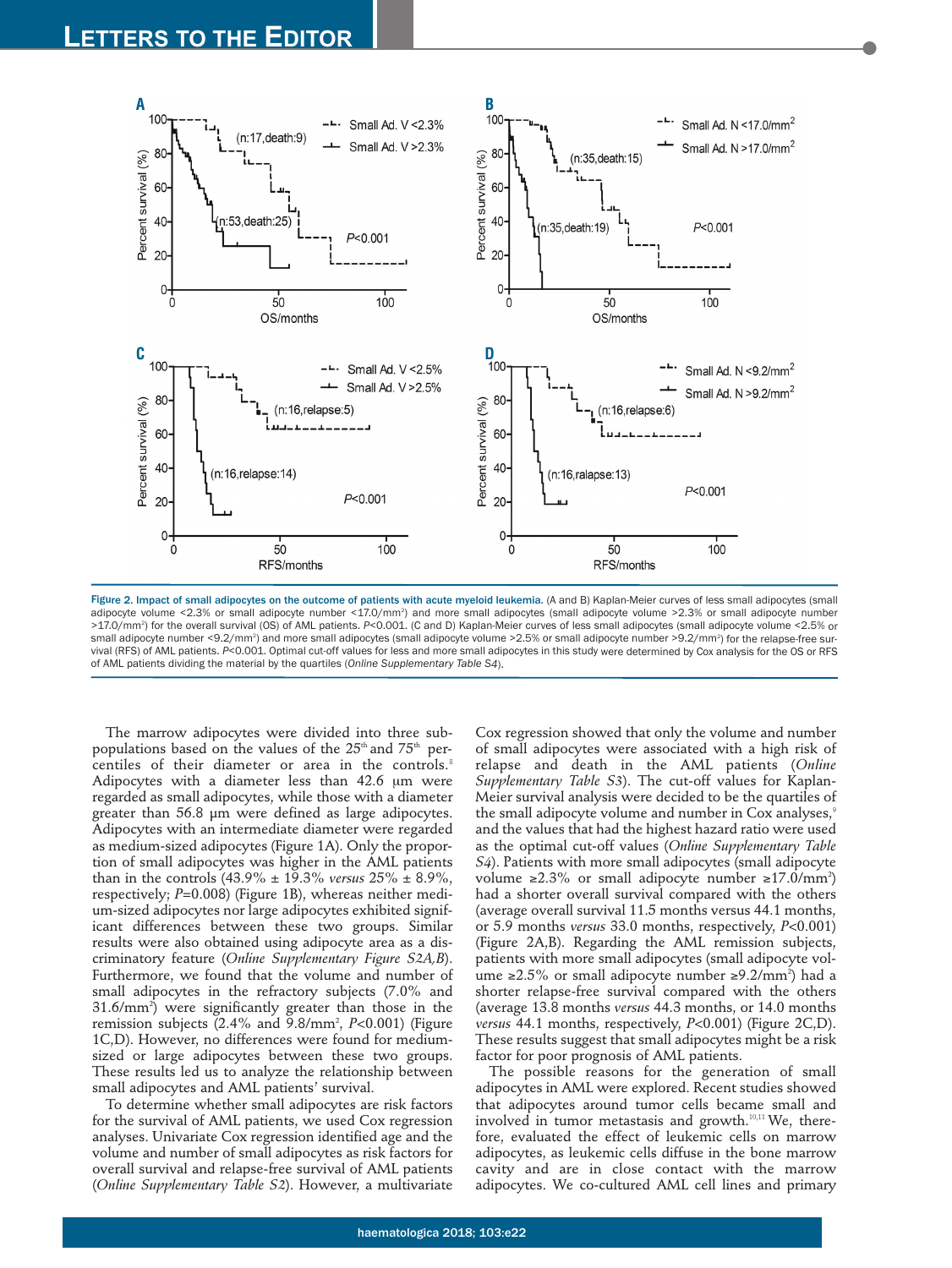## **LETTERS TO THE EDITOR**



Figure 3. Leukemic cells induce the generation of small adipocytes. (A) Bone marrow mesenchymal stem cells-derived adipocytes co-cultured with primary hematopoietic cells (Ad+HC), the THP-1 cell line (Ad+THP-1), K562 cell line (Ad+K562), HL-60 cell line (Ad+HL-60) and primary AML blasts (Ad+LC) for 5 days. Adipocytes were detected by Bodipy (green) and Tubulin (red) staining. Nuclei were labeled with DAPI. The Ad+HC group served as the control. Images were acquired using a magnification of ×60 by confocal microscopy. The scale bar represents 25 µm. (B) CCK8 detection of the proliferation of THP-1, K562, HL-60 cell lines and primary AML blasts (LC) cultured with the conditioned medium of small adipocytes (sAd-CM) or the conditioned medium of normal adipocytes (Ad-CM). Cell lines and LC cultured alone were used as the control. Values shown are the mean ± standard error of mean. Statistical differences between the Ad-CM and control groups and between the sAd-CM and Ad-CM groups were detected by the Mann-Whitney U test. \**P*<0.05, \*\**P*<0.01.

AML blasts with bone marrow stromal cell-derived adipocytes through a transwell system. According to Bodipy staining results, the adipocyte lipid-droplets decreased significantly or were lost (Figure 3A), which might be consistent with increased lipolytic gene expression (hormone-sensitive triglyceride lipase, *HSL* and adipose triglyceride lipase, *ATGL*) (*Online Supplementary Figure S3B*). Meanwhile, the adipocyte sizes were dramatically reduced, as demonstrated by tubulin staining, and this result was further confirmed through quantitative analysis using Image-Pro Plus 5.1 (*Online Supplementary Figure S3A*). Since leukemic cells could induce the formation of small adipocytes from large, mature adipocytes through the co-culture system, it was not possible to test the effect of large adipocytes on leukemic cell proliferation. We, therefore, cultured AML cells in the conditioned medium obtained from mature adipocytes and small adipocytes. Interestingly, with the reduction of free fatty acids (FFA) in the culture system (*Online Supplementary Figure S3C*), the proliferation of AML cells cultured in small adipocyte conditioned medium was faster than that from mature adipocyte conditioned medium (Figure 3B-E). These results suggest that leukemic cells may regulate the transition of mature adipocytes to small adipocytes, and in turn, small adipocytes may promote leukemic cell proliferation. Finally, we retrospectively analyzed the correlation between small adipocyte content (the percentage of small adipocytes in all adipocytes) and the percentage of bone marrow blasts. The positive correlation between them might shed further light on the effect of small adipocytes on AML cells *in vivo* (*P*=0.0048, R=0.33 (*Online Supplementary Figure S3D*).

In this study, we found that small adipocytes were increased in AML patients after comparing the proportion of adipocytes of different sizes between AML patients and controls. Interestingly, large and medium-sized adipocytes were reduced in AML patients; however, these changes were not statistically significant, indicating that the increase in small adipocytes might not entirely depend on the decrease in large and medium-sized adipocytes. Considering risk factors for AML patients' survival, patients' age was included in our study, as it has been well established as the strongest patient-related prognostic factor in AML.<sup>12</sup>However, we found that it was the volume and number of small adipocytes, and not age, that were significantly correlated with the patients' prognosis according to multivariable Cox regression analyses. It may be relevant that there was no difference between the age of remission cases and refractory cases.

Our results indicate that leukemic cells contributed to the generation of small adipocytes *in vitro*. Lipolysis plays an important role in morphological change of adipocytes,